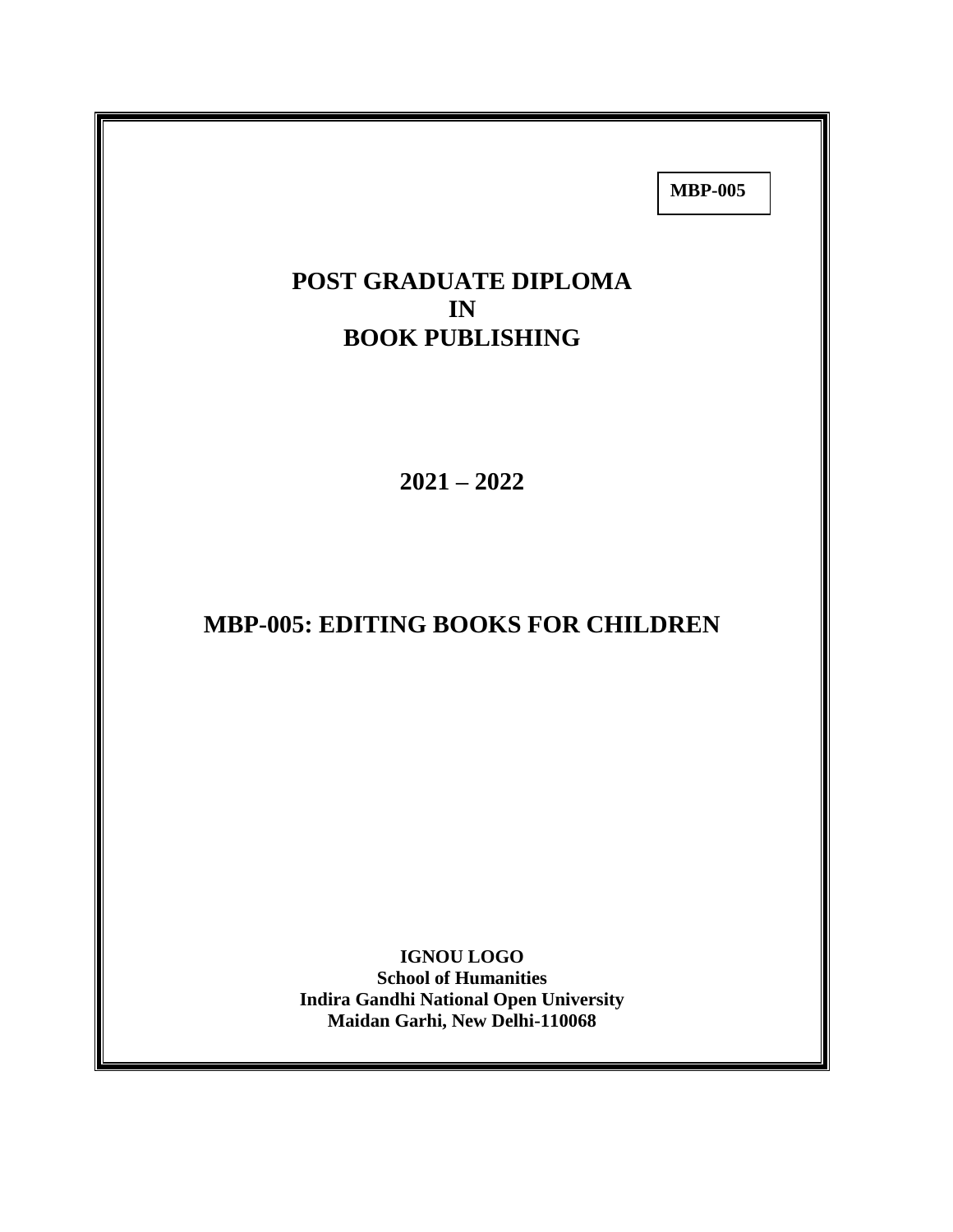## **ASSIGNMENT For POST GRADUATE DIPLOMA IN BOOK PUBLISHING MBP 005: EDITING BOOKS FOR CHILDREN**

### **Programme: PGDBP Course Code: MBP-005/TMA/2021-22**

Dear Learners,

You are required to do one assignment for each Course (Courses 1-7) of the PG Diploma in Book Publishing. Each assignment is a Tutor Marked Assignment (TMA) and carries 100 marks. Each assignment covers the entire course.

**Aims:** This TMA is concerned mainly with assessing your application and understanding of the course material. You are not required to reproduce chunks of information from the course material but to apply the information you have acquired during the course of study. This assignment aims to teach as well as to assess your performance. Please ensure that you read all the units of the course. Do make points as you go along. If there is anything you do not understand, please ask the Counsellors at your Study Centre for clarification. Once you are able to do the assignment satisfactorily, you will be ready to take the Term-end exam with confidence.

**Instructions**: Before attempting the assignment, please read the following instructions carefully.

- 1. Read the detailed instructions about the assignment given in the Programme Guide.
- 2. Write your Enrolment Number, Name, Full Address and Date on the top right corner of the first page of your response sheet(s).
- 3. Write the Course Title, Assignment Number and the Name of the Study Centre you are attached to, in the centre of the first page of your response sheet(s).

The top of the first page of your response sheet should look like this:

| ASSIGNMENT NO: |
|----------------|
|                |

- 4. Use only A4 paper size for your assignment and tag all the pages carefully.
- 5. Write the relevant question number with each answer.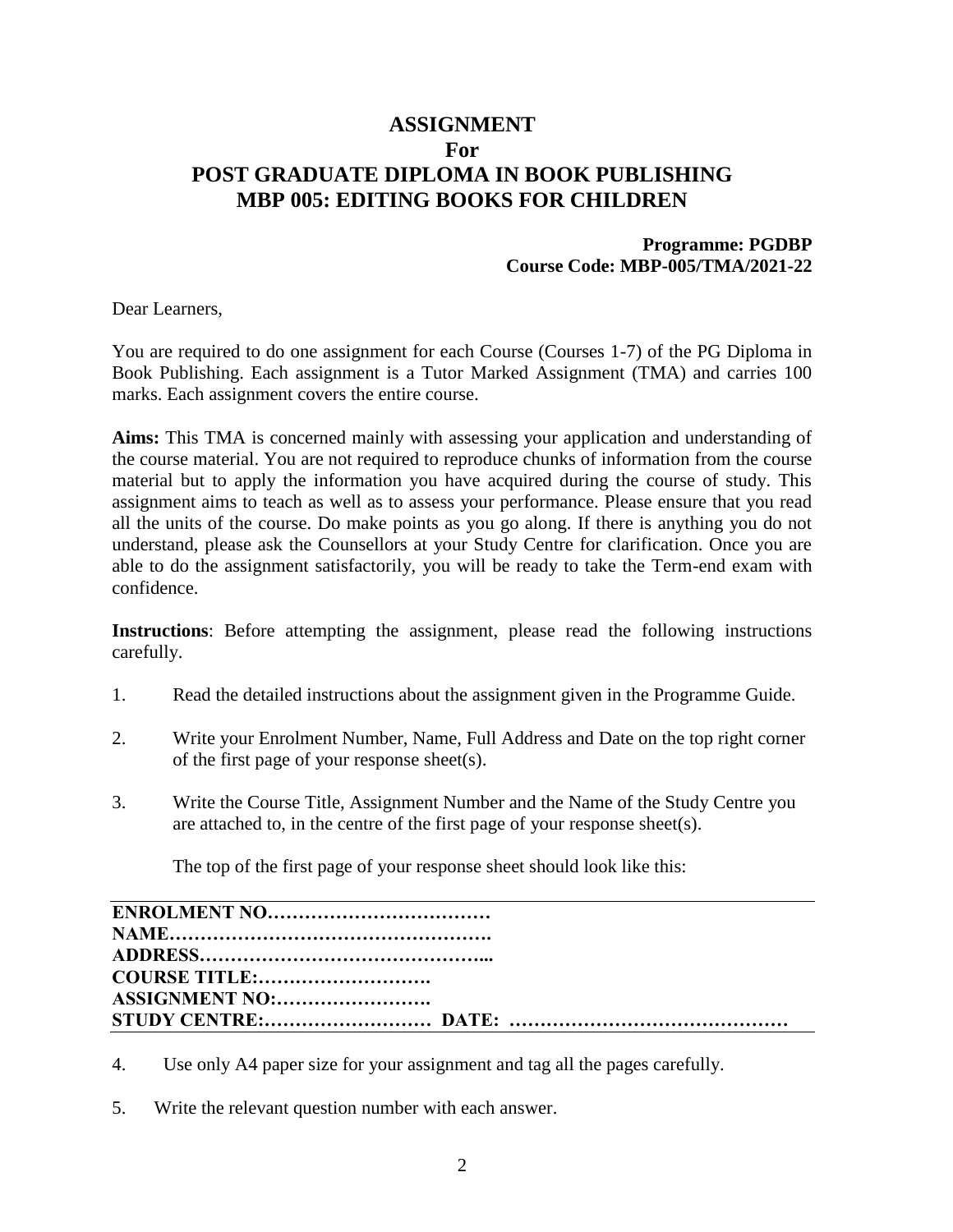6. You should write the answer in your own handwriting.

| <b>Last Date for Submission of Assignment:</b> |                                                        |
|------------------------------------------------|--------------------------------------------------------|
| For June Exam                                  | $31st$ March/as per the dates given on the website     |
| For December Exam                              | $30th$ September/as per the dates given on the website |

Now read the following guidelines carefully before answering the questions.

## **GUIDELINES FOR TMAs**

You will find it useful to keep the following points in mind:

- 1. **Planning:** Read the questions carefully. Go through the points on which they are based. Make some points regarding each question and then rearrange these in a logical order. And please write the answers in your own words. Do not reproduce passages from the units.
- 2. **Oganisation:** Be a little more selective and analytic before drawing up a rough outline of your answer. In an essay-type question, give adequate attention to your introduction and conclusion. The introduction must offer your brief interpretation of the question and how you propose to develop it. The conclusion must summarize your response to the question. In the course of your answer, you may like to make references to other texts or books as this will add some depth to your analysis.

#### **Make sure that your answer:**

- (a) is logical and coherent;
- (b) has clear connections between sentences and paragraphs;
- (c) is written correctly giving adequate consideration to your expression, style and presentation;
- (d) does not exceed the number of words indicated in the question.
- 3. **Presentation:** Once you are satisfied with your answers, you can write down the final version for submission, writing each answer neatly and underlining the points you wish to emphasize.

**Remember that you must submit your assignments before you can appear for the Term End Exams. Please remember to keep a copy of your completed assignment, just in case the one you submitted is lost in transit.**

**Good luck with your work!**